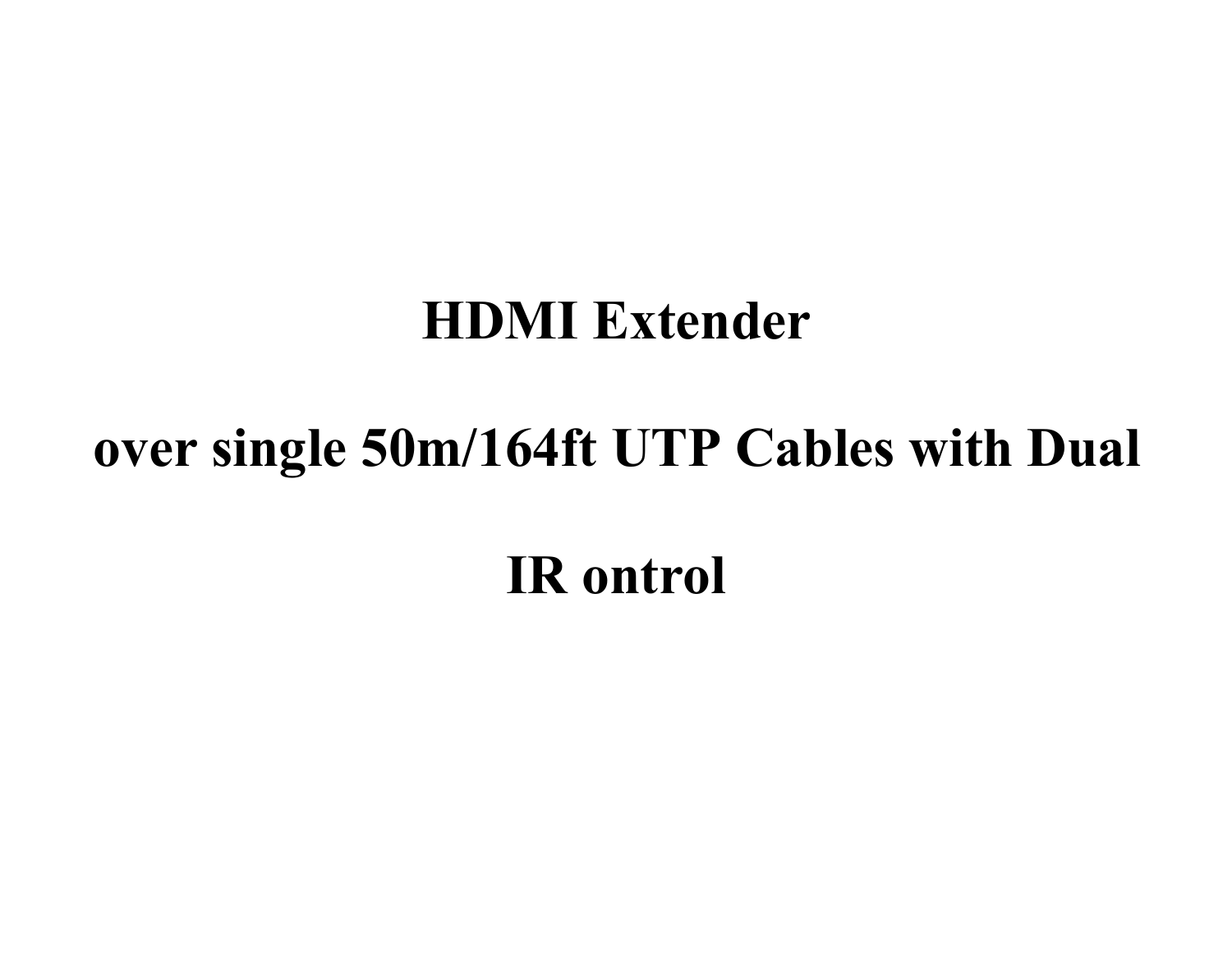# **INTRODUCTION**

The HDMI Extender over Single Cat5e/6 with Bi-directional IR and Audio Return Channel extends high definition video and audio signals and IR, at a distance of up to 164ft/50m over a single Cat5e/6 cable. Features EDID management, which allows and encourages source and display "handshake" for seamless integration. Equipped with ARC (Audio Return Channel) functionality, which allows the connected ARC equipped display to send audio data "upstream" to an ARC equipped A/V receiver or surround audio controller. The result is an easy and flexible installation eliminating the need for any separate S/PDIF audio connection. Also features a coaxialaudio breakout to extract audio, as well as an HDMI loop out for an additional HDMI output. With only one cost effective Cat5e/6 cable, high definition sources with HDMI outputs can beconnected to high definition displays with HDMI inputs over long distances. Deep color video, DTS-HD or Dolby TrueHD audio, and HDCP is supported and compatible with the . In addition, is also equipped with bi directional IR pass-through which allows for source or display control.

The Extender includes two units: transmitting unit and receiving unit. The transmitting unit is used to capture the HDMI input with IR signals and carries the signals via one cost effective Cat5e/6 cable. The receiving unit is responsible for equalizing the transmitted HDMI signal and reconstructing IR and serial control signals. The offers the most convenient solution for HDMI extension over a single Cat5e/6 with long distance capability, and is the perfect solution for any application.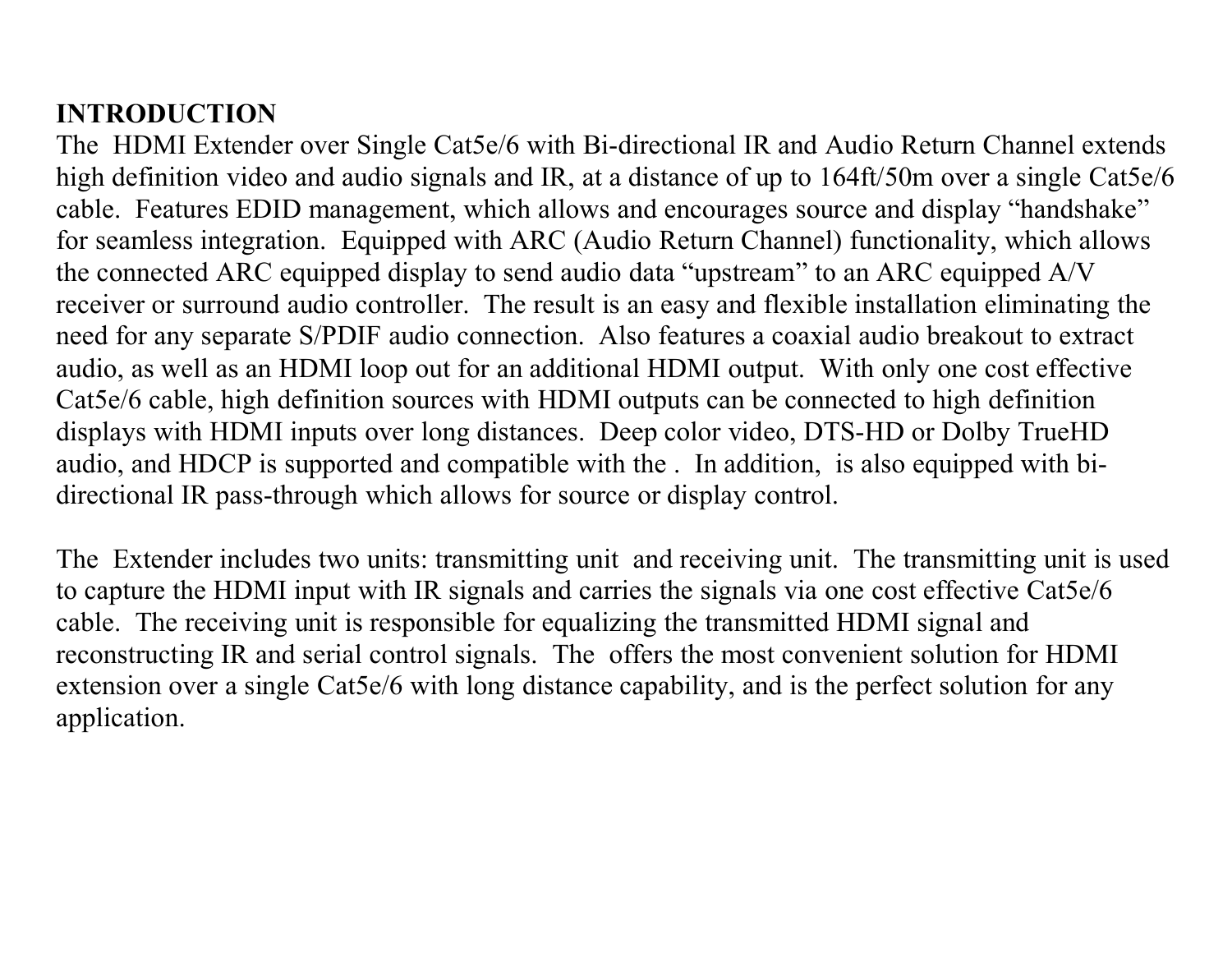# **FEATURES**

- Allows HDMI Audio/Video and IR signals to be transmitted over a single Cat5e/6 cable
- Bi-directional IR system allowing for control of source or display (IR accessories included)
- Features EDID management which supports default HDMI EDID and has the ability to learn the EDID of display equipment
- Features ARC for two way communication between ARC equipped display and ARC equipped A/V receiver
- **•** Features coaxial break out to extract audio
- Allows for cascading via additional HDMI loop out port
- Transmission Range: Extends 1080p resolution up to 164ft/50m over a single Cat5e or Cat6 cable
- Works with HDMI and HDCP compliant devices
- Supports up to 1080p High Definition resolution
- Compact design for an easy and flexible installation

# **SPECIFICATIONS**

HDCP Compliance: Yes

Video Bandwidth: Single-link 165Mhz [ 4.95Gbps]

Video Support: 480i/480p/720p/1080i/1080p @60

Audio Support: Surround Sound (up to 7.1 ch) or stereo digital audio

Transmission Range: HD [1080p 24-bit color] – up to 50m [164ft]

HDMI Equalization: Auto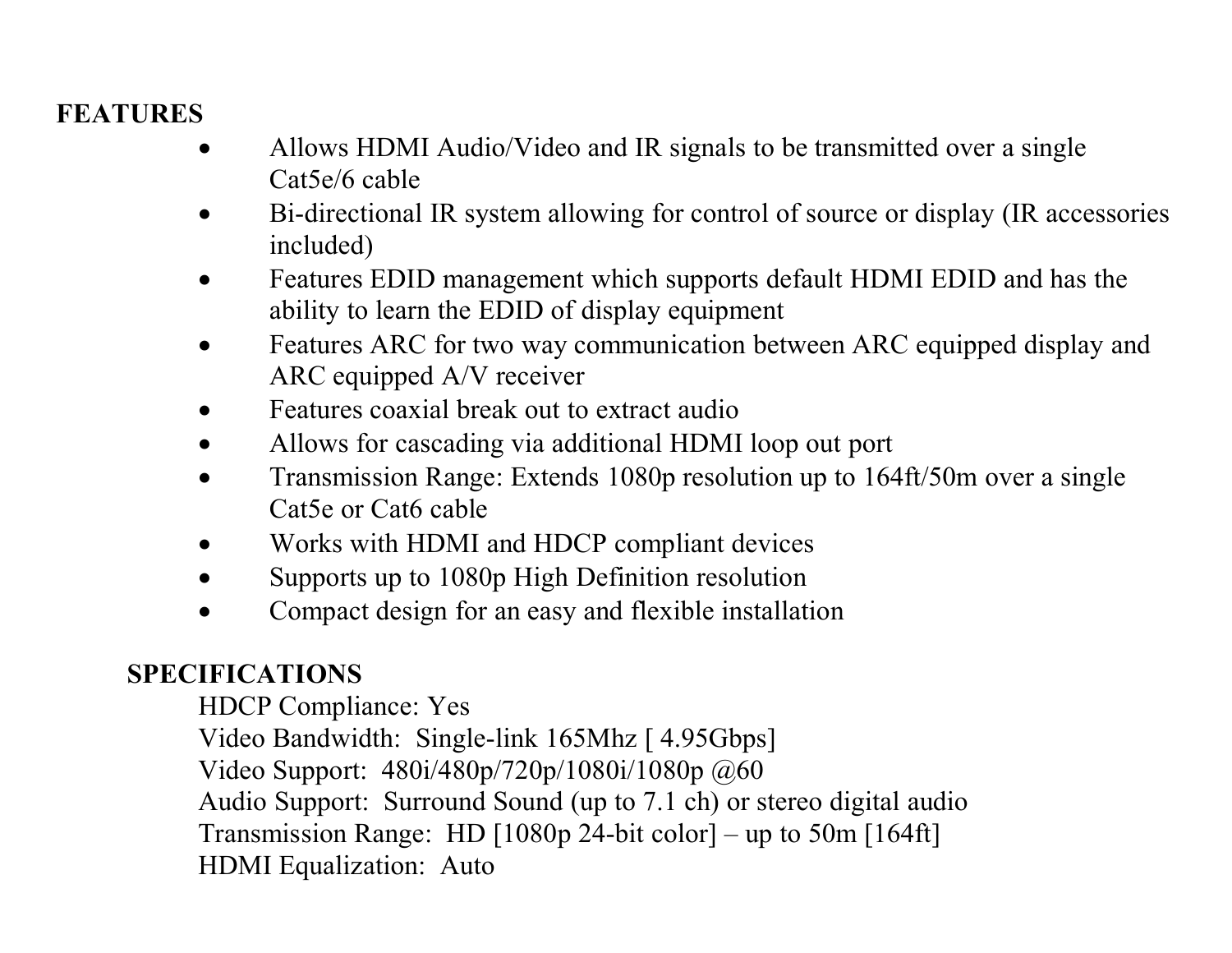Input TMDS Signal: 3.3 volts Input DDC Signal: 5.0 volts/P-P ESD Protection: Human Body model:+/- 8 kV (air-gap discharge) +/- 4 kV (contact discharge)

PCB stack-up: 4 layouts Input: (TX) 1xHDMI; (RX) 1xRJ45 + 2x3.5mm Output:  $(TX)$  1xHDMI + 1xRJ45 + 2x3.5mm;  $(RX)$  1xHDMI HDMI connector: Type A 19 pin female RJ-45 connector: WE/SS 8P8C 3.5mm connector: (TX and RX) IR Receiver/IR Blaster

MECHANICAL SPECS Housing: Metal enclosure Power Supply: (2) 5V1A DC Power consumption: 3.2 watts (TX); 2.2 watts (RX) Operation temperature: 32~104 °F Storage temperature: -4 ~140 °F Relative humidity: 20~90 % RH (no condensation)

### **Package Contents:**

- (1) [TX & RX]
- (2) IR Blaster (TX)
- (2) IR Receiver (RX)
- $(2)$  DC 5V in line power supply
- (1) User Manual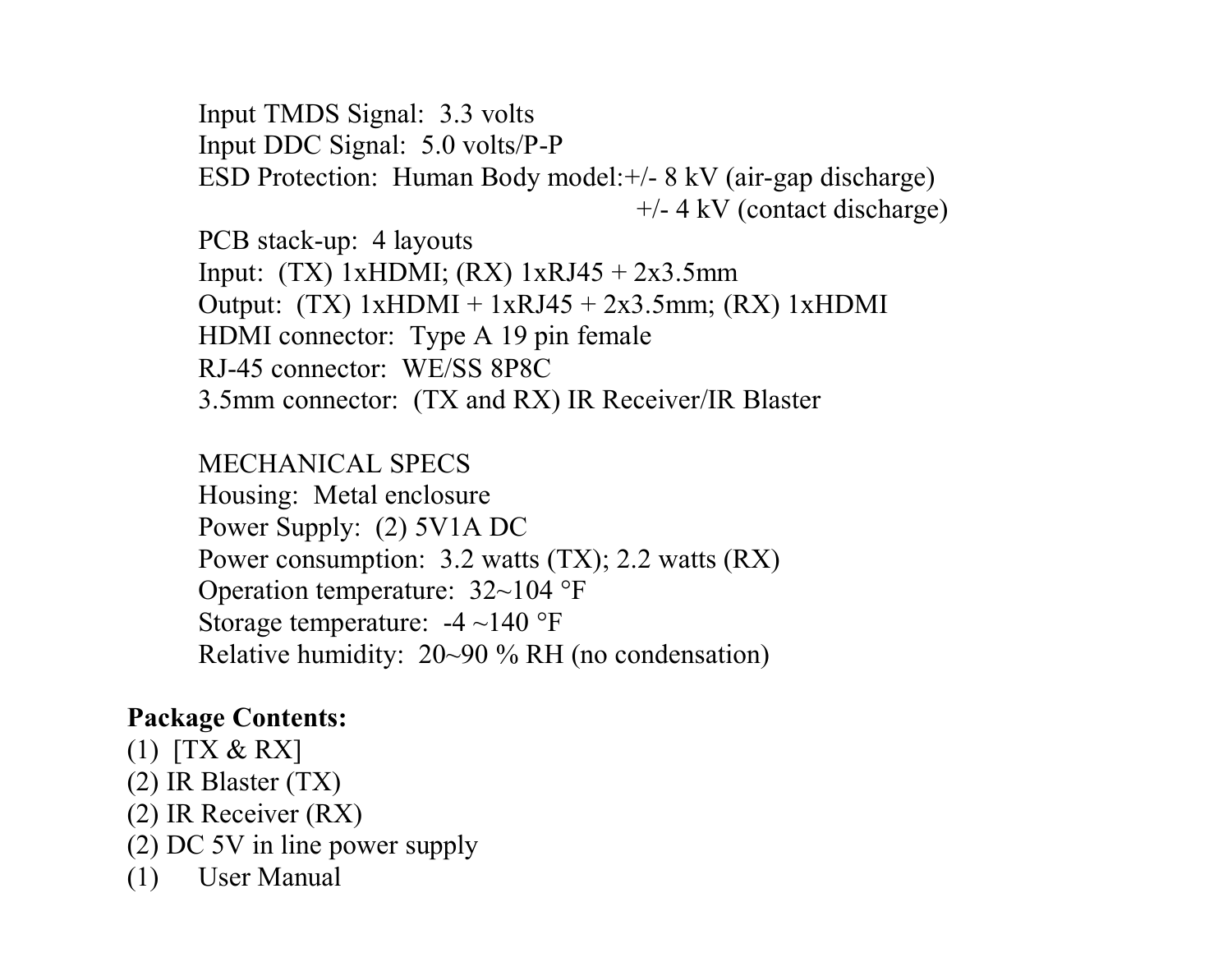## **PANEL DESCRIPTIONS**

## **Transmitting unit** - **-TX**



- 1 **DC 5V:** Connect from 5V DC power supply into the unit and connect the adaptor to an AC outlet.
- 2 **IR RX:** Connect to the IR Receiver for IR signal reception. Ensure that remote being used is within the direct line-of-sight of the IR receiver.
- 3 **IR TX:** Connect the IR Blaster cable included in the package for IR signal transmission. Pace the IR blaster in direct line-of-sight of the equipment to be controlled.
- 4 **CAT5E/6:**Connect the CAT output of the transmitter with the CAT input of the receiver with CAT5E/6 cable.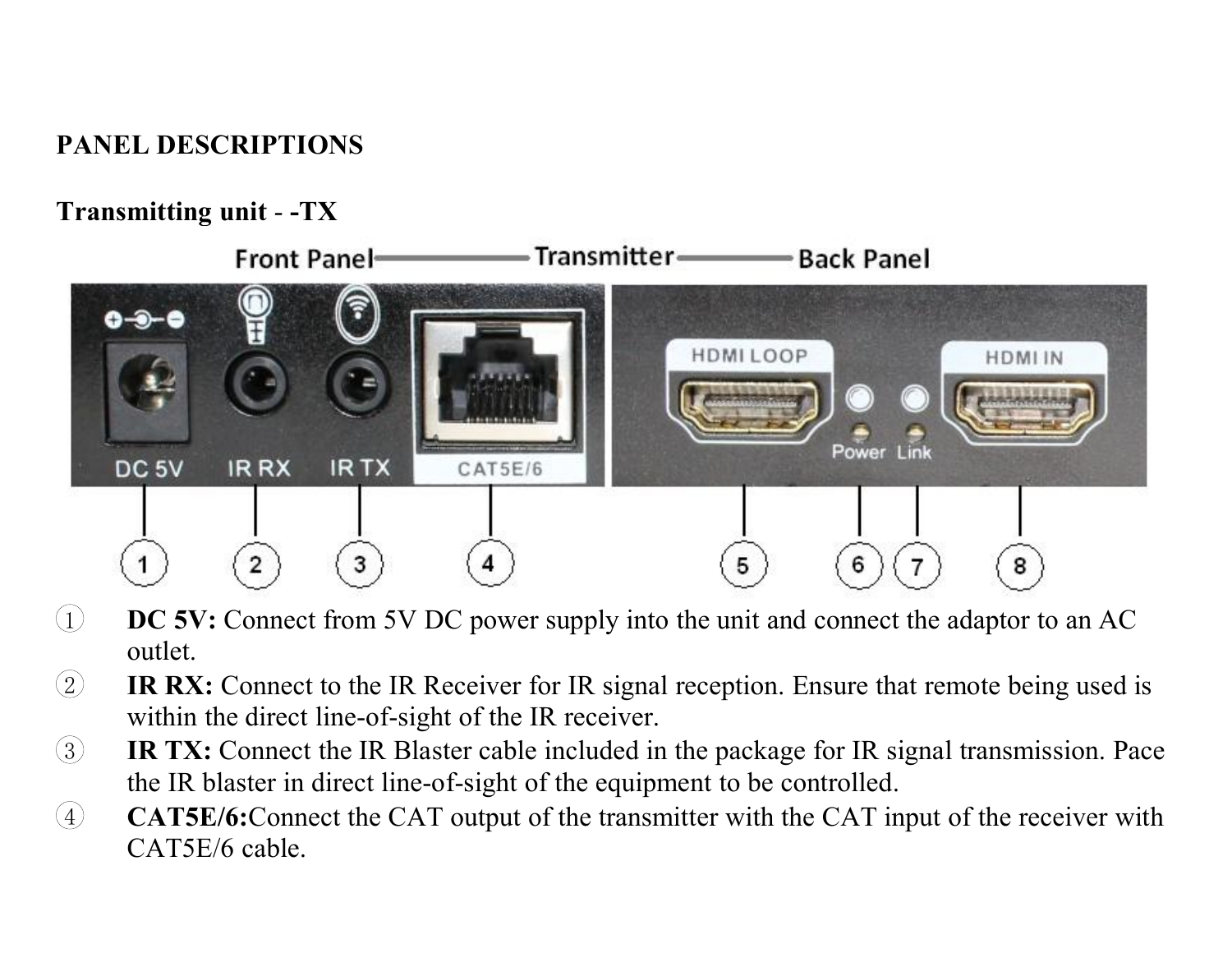- 5 **HDMI LOOP:** This slot is to connect the HDMI input port of your display such as an HDTV.
	-
- **6 Power LED:** This LED will illuminate when the device is connected with power supply.<br> **C** Link LED: This LED will illuminate when the device is connected with HDMI source.<br> **EDMI IN:** This slot is where you connect the 7 **Link LED:** This LED will illuminate when the device is connected with HDMI source.
	- 8 **HDMI IN:** This slot is where you connect the HDMI output port of your source equipment such as DVD/Blu-ray players or Set-Top-Box with an HDMI cable.

# **Receiver unit** - **-RX**



- 1 **DC 5V:** Connect from 5V DC power supply into the unit and connect the adaptor to an AC outlet.
- 2 **IR RX:** Connect to the IR Receiver for IR signal reception. Ensure that remote being used is within the direct line-of-sight of the IR receiver.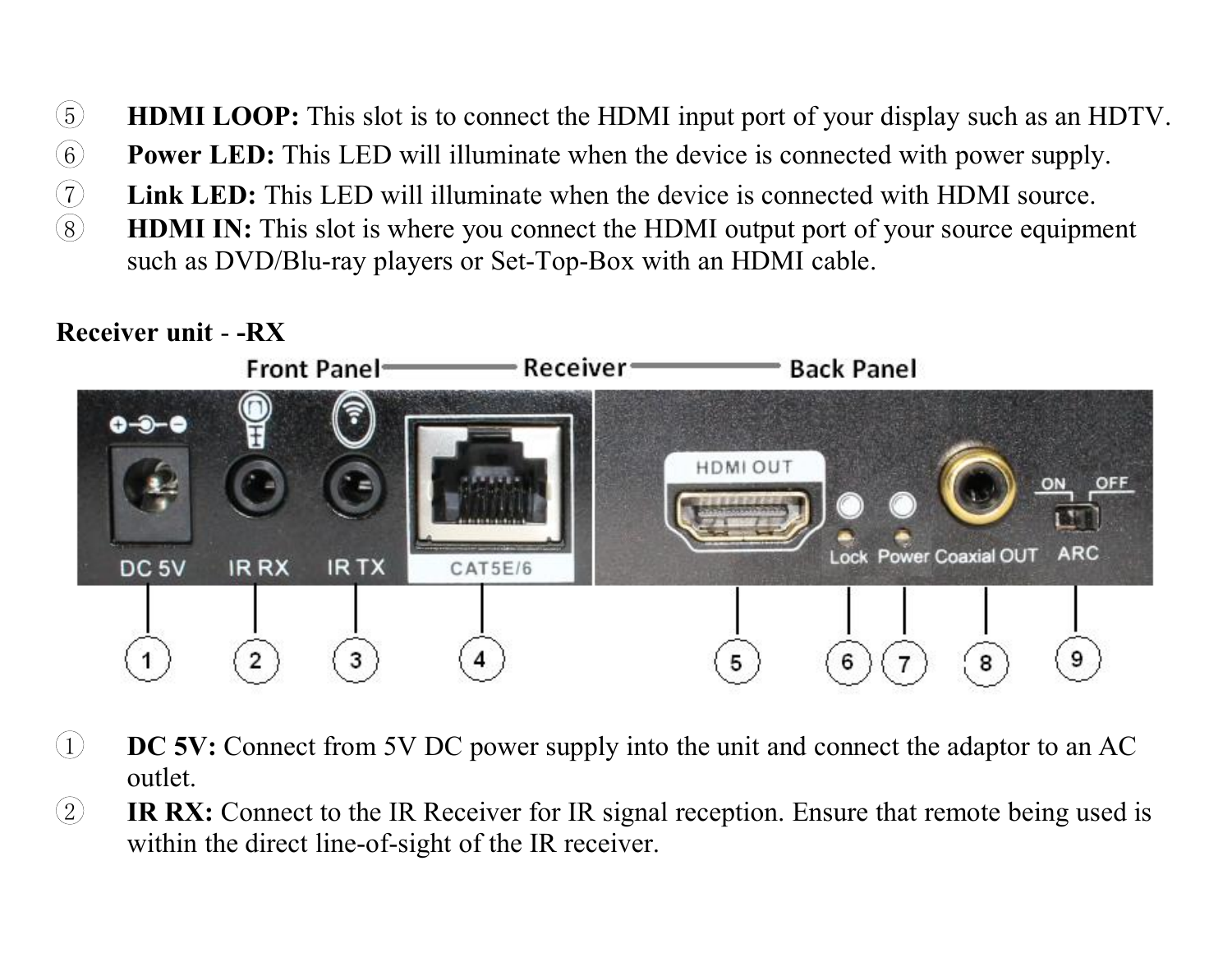- 3 **IR TX:** Connect the IR Blaster cable included in the package for IR signal transmission. Pace the IR blaster in direct line-of-sight of the equipment to be controlled.
- 4 **CAT5E/6:**Connect the CAT input of the receiver with the CAT output of the transmitter with CAT5E/6 cable.
- 5 **HDMI OUT:** This slot is to connect the HDMI input port of your display such as an HDTV.
- 6 **LOCK LED:** This LED will illuminate when the HDMI signal from the transmitter is stable.<br> **Coaxial out:** This LED will illuminate when the device is connected with power supply.<br> **(8) Coaxial out:** This slot is where
- **Power LED:** This LED will illuminate when the device is connected with power supply.
- 8 **Coaxial out:** This slot is where you connect to the audio amplifier with coaxial cable.
- 9 **ARC :** Switch the ARC swticher will open or close the ARC fuction.

**ARC fuciton: If you need use ARC,your HDTV must support this fuction, When you open the ARC fuciton,the coaxialof the receiver will output the HDTV current display content audio signal. Otherwise will output the HDMI source(DVD,set-top-box ,etc) audio signal.**

# **TX EDID Adjust**

Under normal circumstances, a source device (digital and analog) will require information about a connected device/display to assess what resolutions and features are available. The source can then cater its output to send only resolutions and features that are compatible with the attached device/display. This information is



called EDID (Extended Display Information Data) and a source device can only accept and read one EDID from a connected device/display. Likewise, the source an only output one resolution for use by a connected device/display.

The EDID switch allows for EDID learning or to pre-set an EDID to encourage a "handshake" between the display and source.

## **Manual EDID LearningMode**

When you switch to any number of '0-8", the Transmiiter will set a fix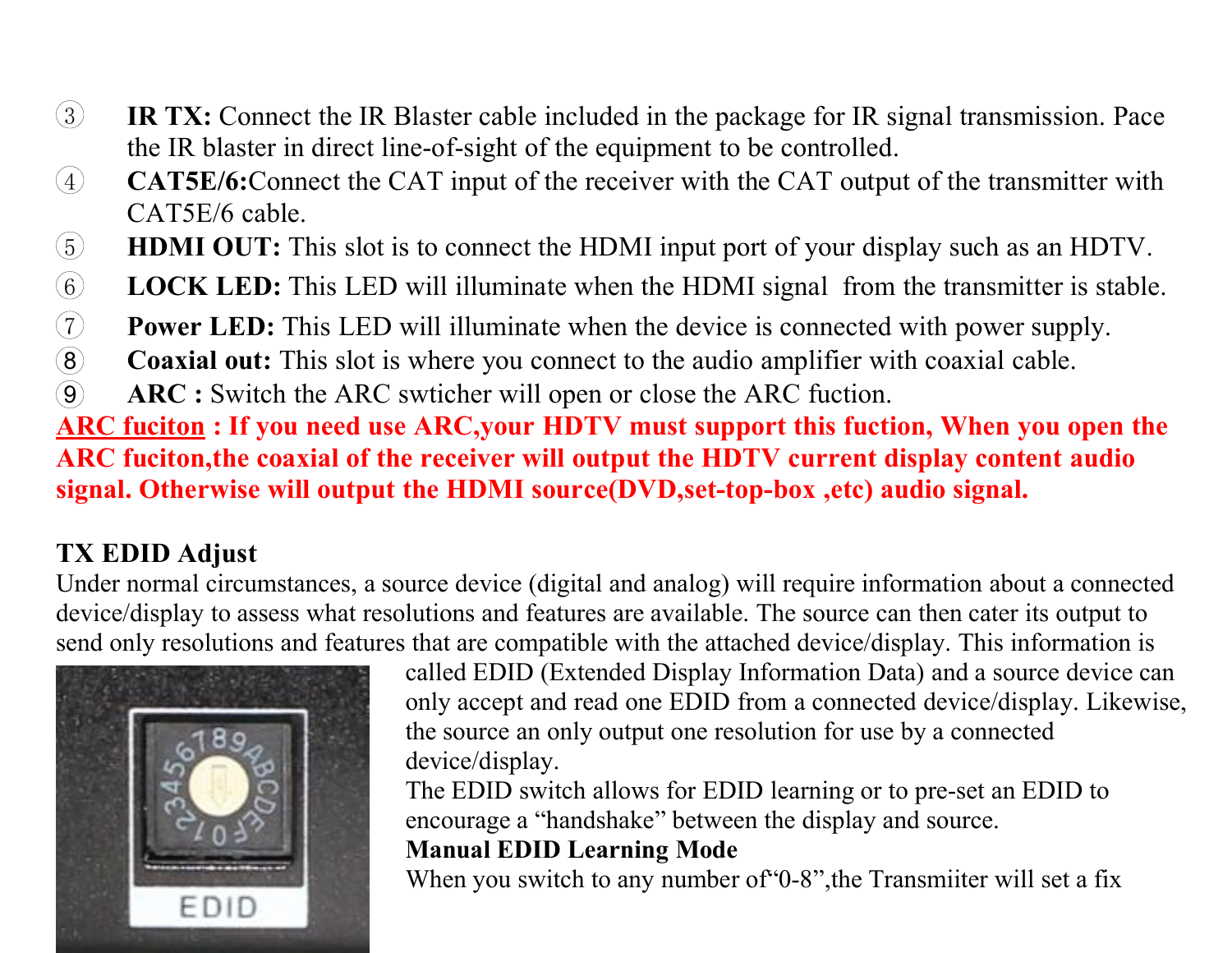# EDID to the source. The detail EDID description please refer to the EDID table. **Auto EDID Learning Mode**

When you switch to "9", the Transmitter will copy the HDMI LOOP OUT port display EDID to source, When you switch to "A",the Transmitter will copy the receiver HDMI OUT port display EDID to source.

Attention: Please confirm the extender is work normally,when you wantmodify the new EDID to source, Toggle the EDID switcher to the corresponding number first,then plug the Transmitter power again. The extender will send the new EDID to source.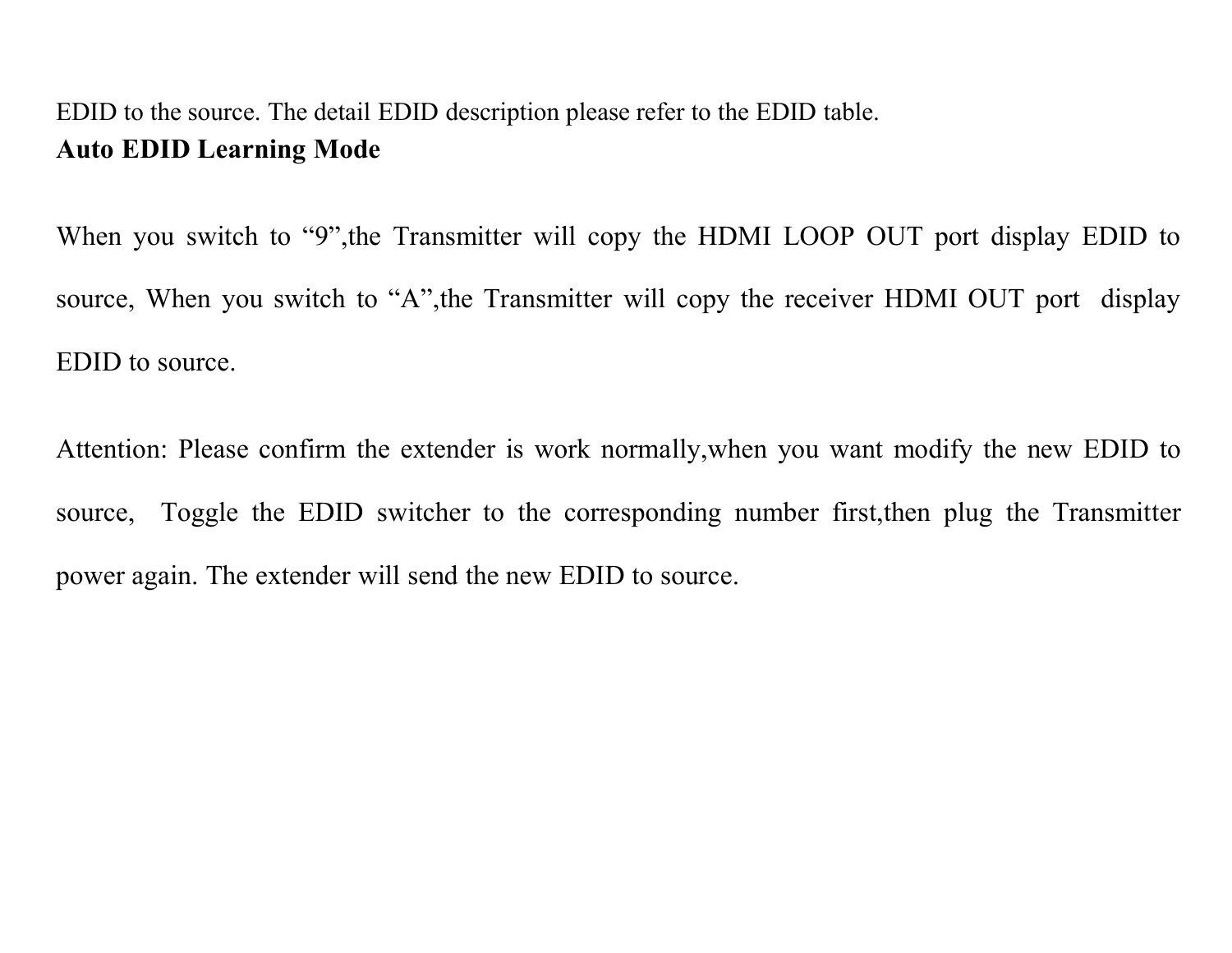# **EDID TABLE:**

| Position                | <b>EDID</b> Description                      |  |
|-------------------------|----------------------------------------------|--|
| 0                       | 1080p, 2CH AUDIO                             |  |
|                         | 1080p, DOLBY/DTS 5.1                         |  |
|                         | 1080p, HD AUDIO                              |  |
| 3                       | 1080i, 2CH AUDIO                             |  |
| 4                       | 1080i, DOLBY/DTS 5.1                         |  |
| 5                       | 1080i. HD AUDIO                              |  |
| 6                       | 3D, 1080p, 2CH AUDIO                         |  |
|                         | 3D, 1080p, DOLBY/DTS 5.1                     |  |
| 8                       | 3D, 1080p, HD AUDIO                          |  |
| 9                       | Copy EDID from the Transmitter HDMI loop out |  |
| A                       | Copy EDID from the Receciver HDMI out        |  |
| $\overline{\mathbf{B}}$ | 1080p, 2CH AUDIO                             |  |
| $\overline{\rm c}$      | 1080p, 2CH AUDIO                             |  |
| D                       | 1080p, 2CH AUDIO                             |  |
| $\frac{E}{F}$           | 1080p, 2CH AUDIO                             |  |
|                         | 1080p, 2CH AUDIO                             |  |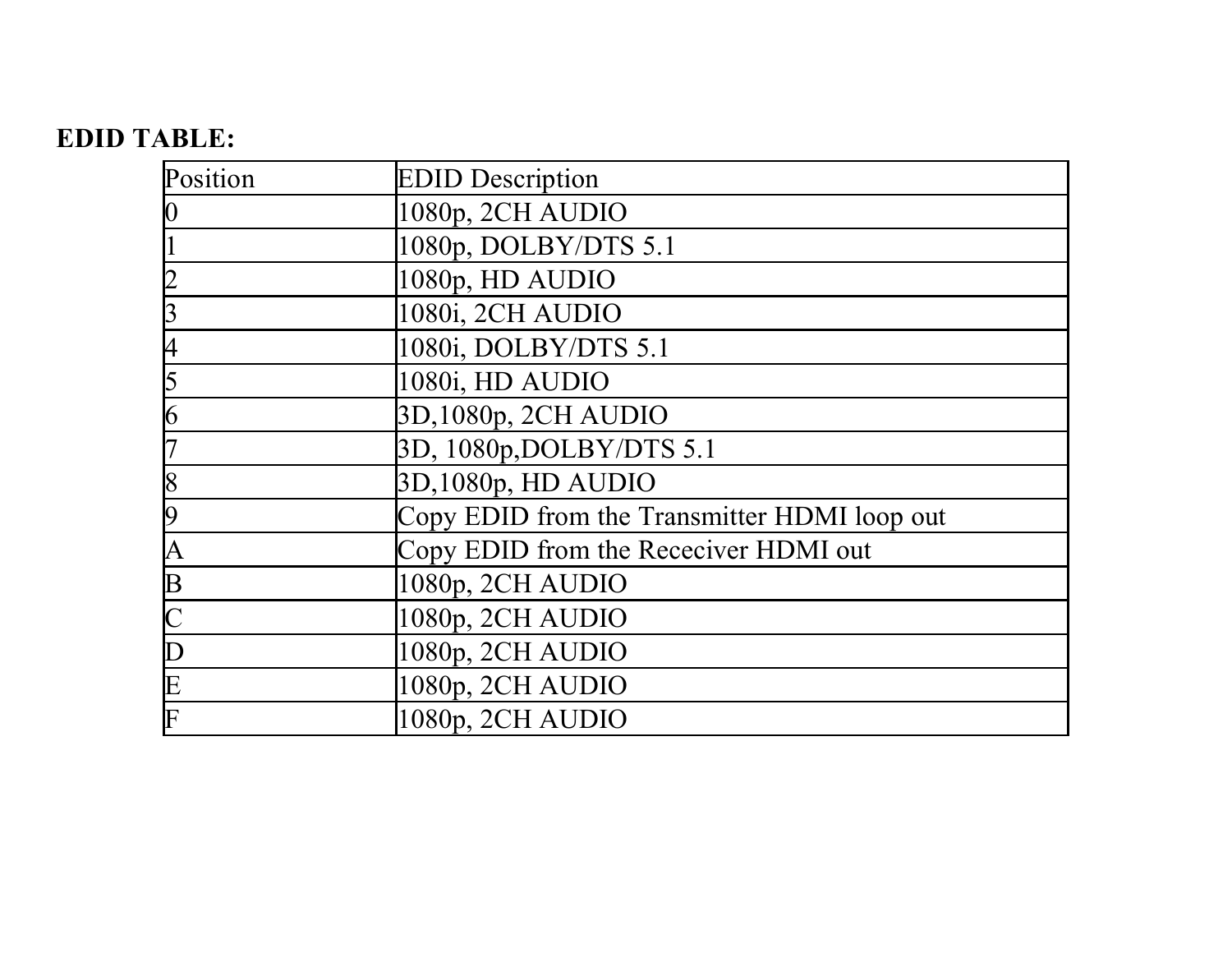#### **RX Equalizer distance adjust**



If you see flickering or blinking image on the display, adjust the EQ switch to improve the cable skew. MAX stands for the strongest HDMI signal level for the longest possible transmission length while MIN stands for the weakest HDMI signal level for short transmission length. Adjust the signal level from MIN to MAX until desired video quality is displayed.

| <b>Recommended EO</b> setting |                  |
|-------------------------------|------------------|
| Position                      | Cable Length     |
|                               | $-20m(0-66ft)$   |
|                               | $-50m(66-164ft)$ |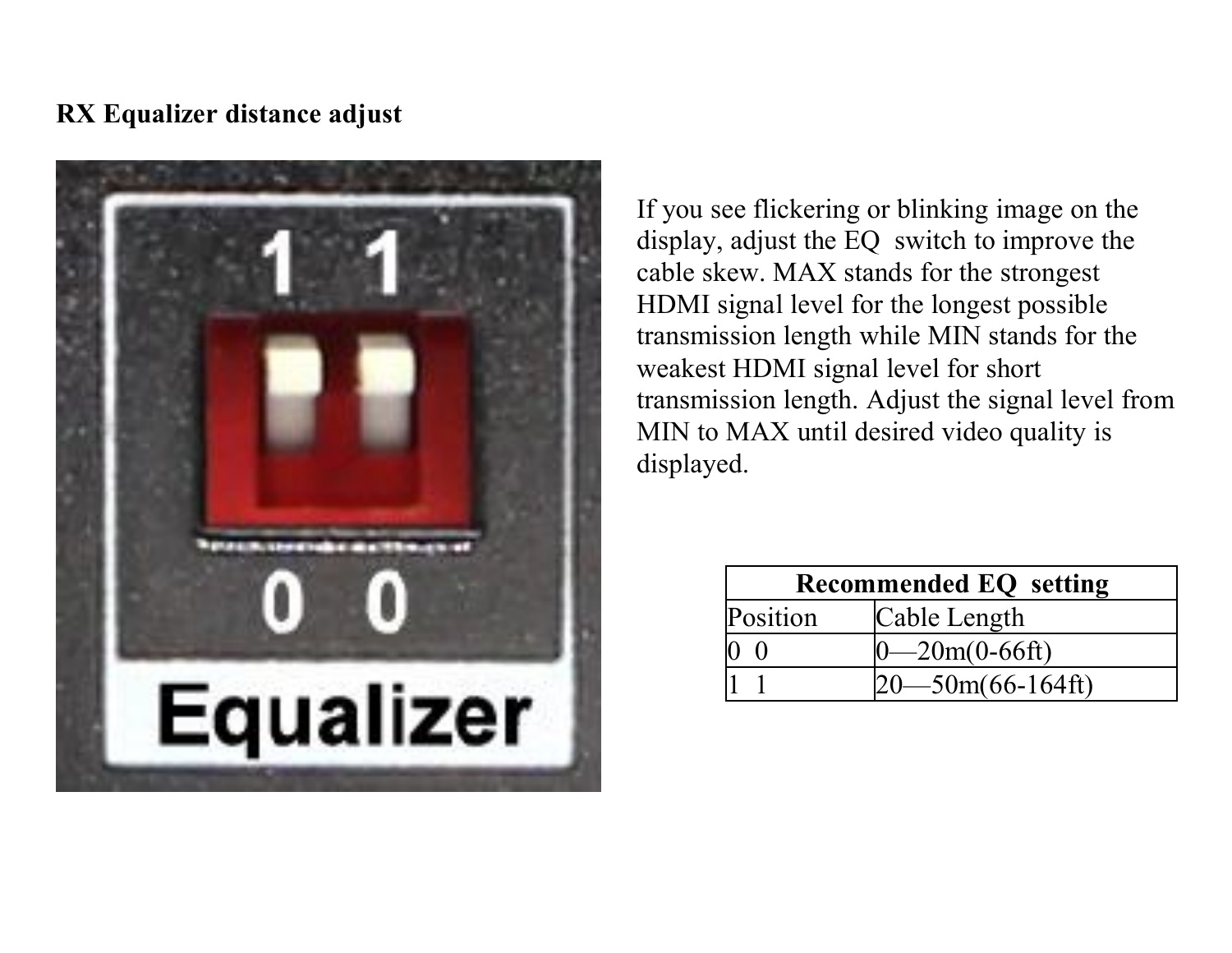# **CONNECTION DIAGRAM**

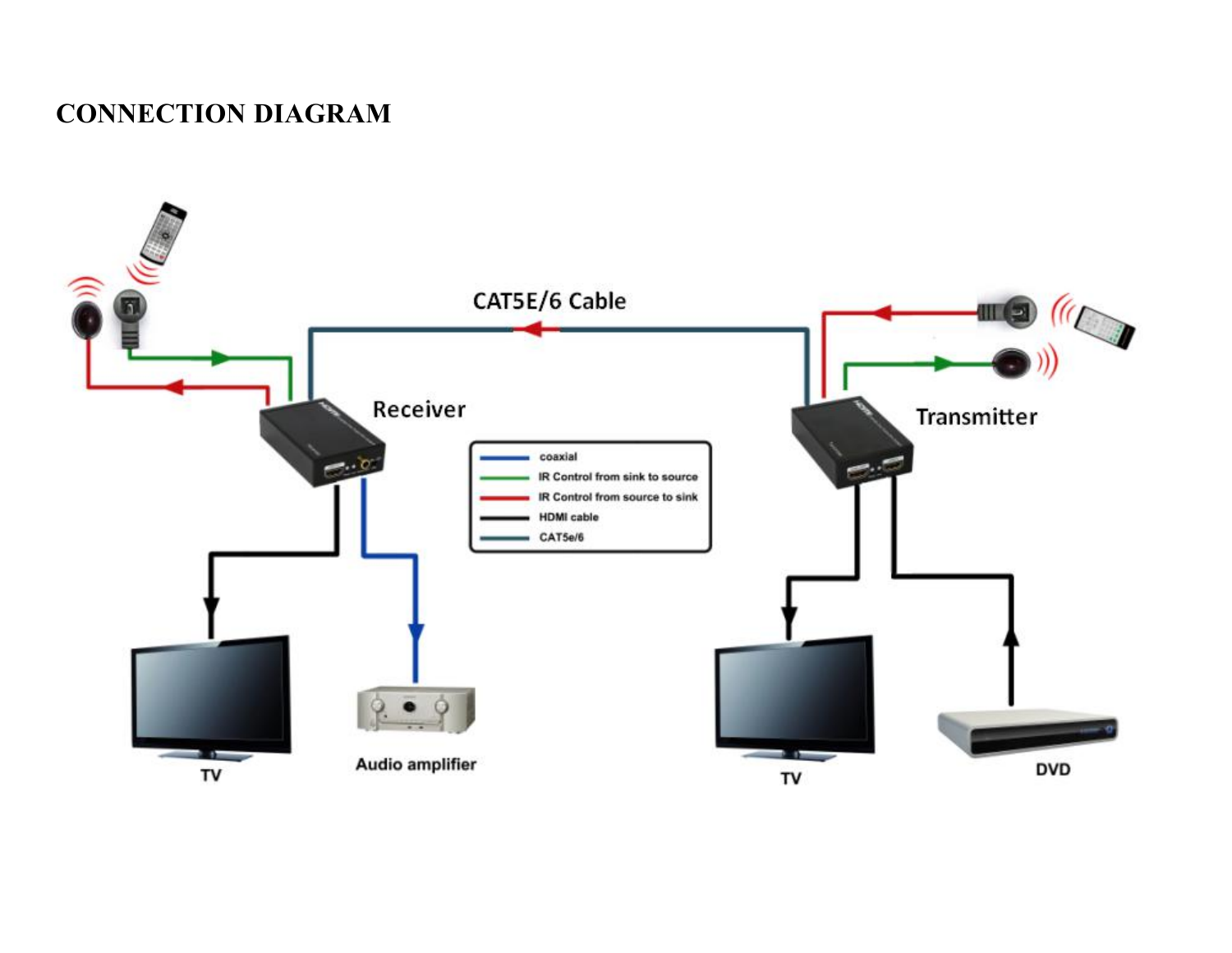# **CONNECT AND OPERATE**

1. Connect a source such as a Blu-Ray Player, game console,A/V Receiver, Cable or Satellite Receiver, etc. to the HDMI input on the Transmitting unit.

2. Connect a display such as an HDTV or HD Projector to the HDMI output on the Receiving unit.

3. Connect a single Category 5e/6 up to 164ft/50m to the output of the Transmitting unit, and the other end to the input of the Receiving unit.

4. For power, plug both the Transmitting unit and Receiving unit with the included power supplies.

5. Power on each device in the same sequence (receiver and transmitter will already be powered when either unit is plugged in.)

At this point the display connected should display the source signal connected to the extender set.If no signal is being displayed, connect a shorter Cat5e/6 cable (jumper or patch cable). If a display is having difficulty receiving a signal, see EDID section and perform EDID learning or access the display's menu and adjust the resolution (lowest to highest until signal is displayed). A 24 Hz vertical refresh rate may work better than 60 Hz or higher. Use the source remote at the receiver emitter to test IR functionality. If the IR remote function is not responding, check the emitters to ensure they are placed correctly and are plugged into the correct IR jacks on the Extender set receiving and transmitting units.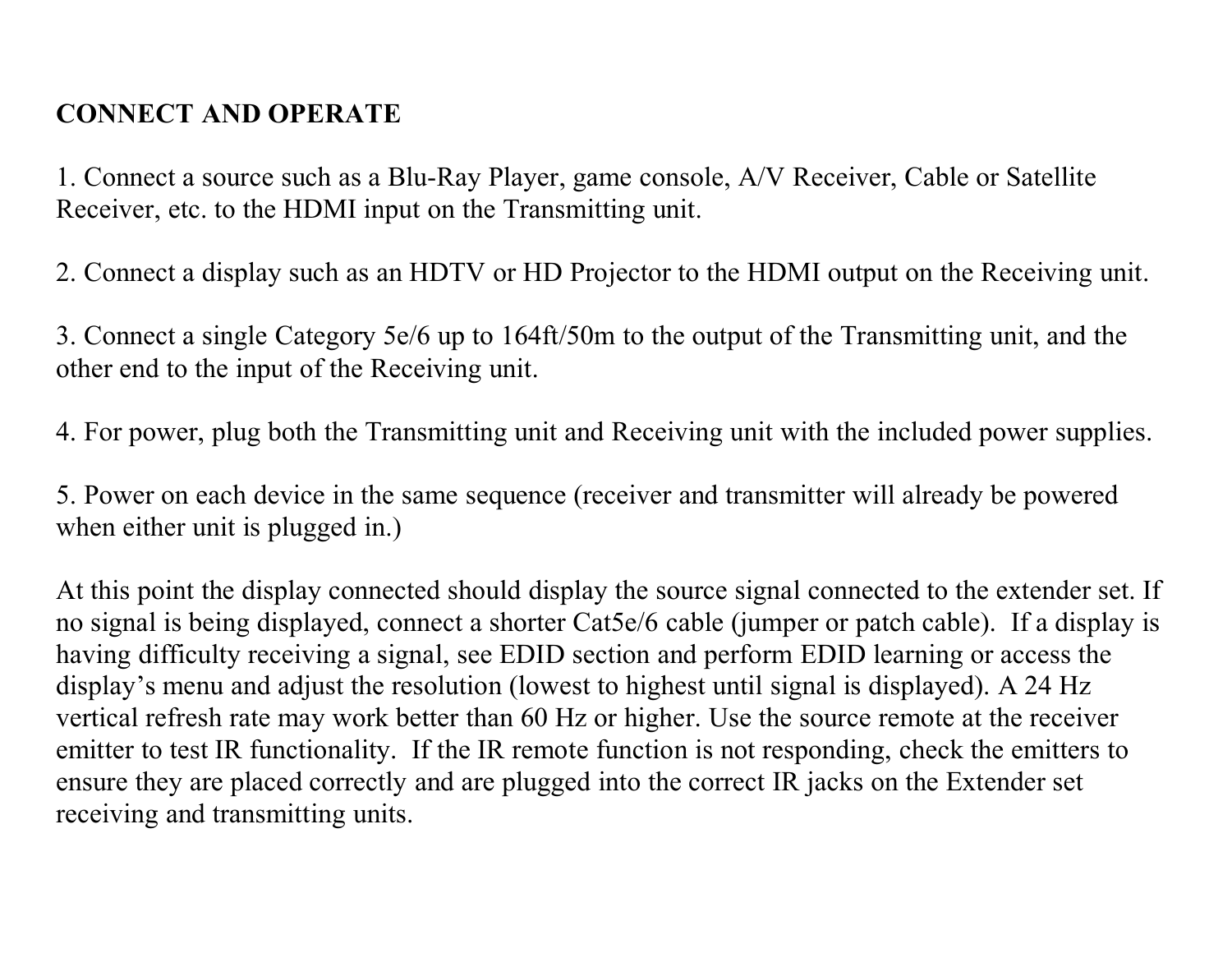

IR BI ASTER



### **IR BLASTER (TX)**

*To control the source***:** Plug IR Blaster into IR TX port of transmitter unit (TX); place blaster in front of the IR eye of the source.

*To control the display***:** Plug IR Blaster into IR TX port of receiver unit (RX); place blaster in front of the IR eye of the display.